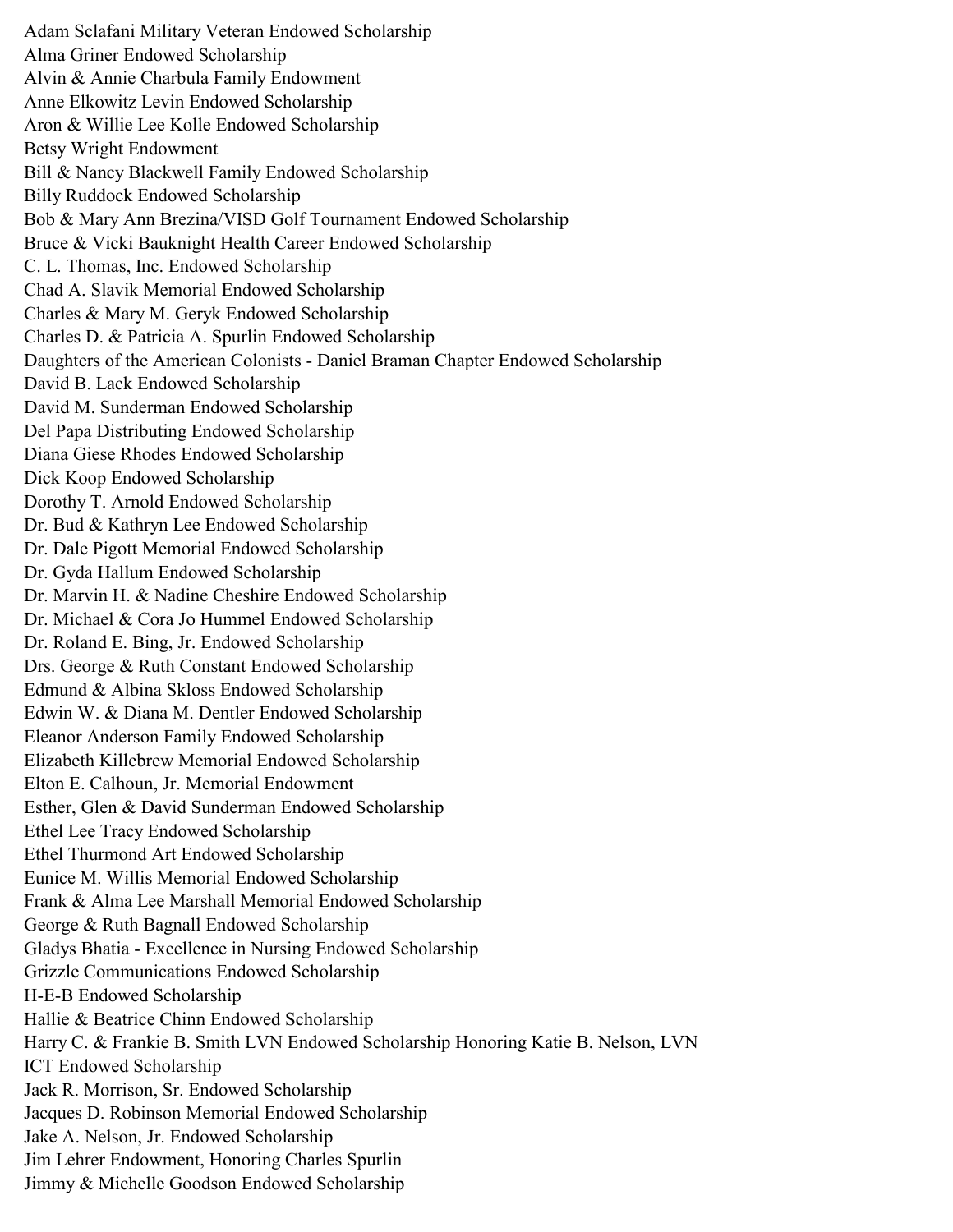John & Helen Newton Memorial Endowed Scholarship John W. Stormont Lectures - Texas Coastal Bend Endowment Josephine & Thomas Charbula Endowed Scholarship Judge Clarence Stevenson Memorial Endowment K. R. & Laura Miller Endowed Scholarship Kathryn O'Connor Endowment Kaye Krebs Memorial Endowed Scholarship Kiwanis Club of Suburban Victoria Endowed Scholarship Kucera Family Endowed Scholarship LeAnn Wendel Memorial Endowed Scholarship Lela Welder Cliburn Endowed Scholarship Leo & Virginia Welder Endowed Scholarship Leonard & Penni Gietz Music Endowed Scholarship Linda Dunn Medical Laboratory Technology Endowed Scholarship Lota M. Gibson Endowed Scholarship Louis & Evelyn Tittizer Endowed Scholarship Louise Hume Endowed Scholarship Lucille Marie Smith Endowment Lucy E. & Richard Crow Endowed Scholarship MBA Harold Cade Endowed Scholarship M. G. & Lillie A. Johnson Foundation Endowed Scholarship Madeline Fleming O'Connor Endowed Scholarship Margaret & David Sunderman Endowed Scholarship Maria Luisa Correa & Susie Hooks Vandervoort Endowed Scholarship Marie Tomforde Endowed Scholarship Marsha Shanklin Foundation Endowed Scholarship Marty Stockbauer Endowed Scholarship Marvin & Faye Brunner Endowed Scholarship Honoring Nurse Lori Ann Brunner Michael Scott Joy Memorial Endowed Scholarship Miguel & Emilia Rojas Endowed Scholarship Milton S. & Elizabeth A. Greeson Endowed Scholarship Morris & Camille Roberts Endowed Scholarship Munson Smith Endowed Scholarship Neal & Marie Bowden ADN Endowed Scholarship Pilot Club of Victoria, Barbara M. Hanna Endowed Scholarship Prosperity Bank Endowed Scholarship RMA Architects & Interior Designers Endowed Scholarship Raymond Dickson Foundation Endowed Scholarship Regional Cattlemen's Heritage Society Endowment Regional Steel Endowed Scholarship Reuben & Connie Murray Endowed Scholarship Robert J. Hewitt, Sr. Endowed Scholarship Ronald B. Walker Endowed Scholarship Soroptimist Club International Endowed Scholarship South Texas Foundation for Excellence in Nursing Endowed Scholarship Susan Windwehen Memorial Endowed Scholarship T. Michael O'Connor Endowment The Frank Pickens Club Sports Endowed Scholarship The Herbst Endowed Scholarship The Trull Foundation Endowed Scholarship